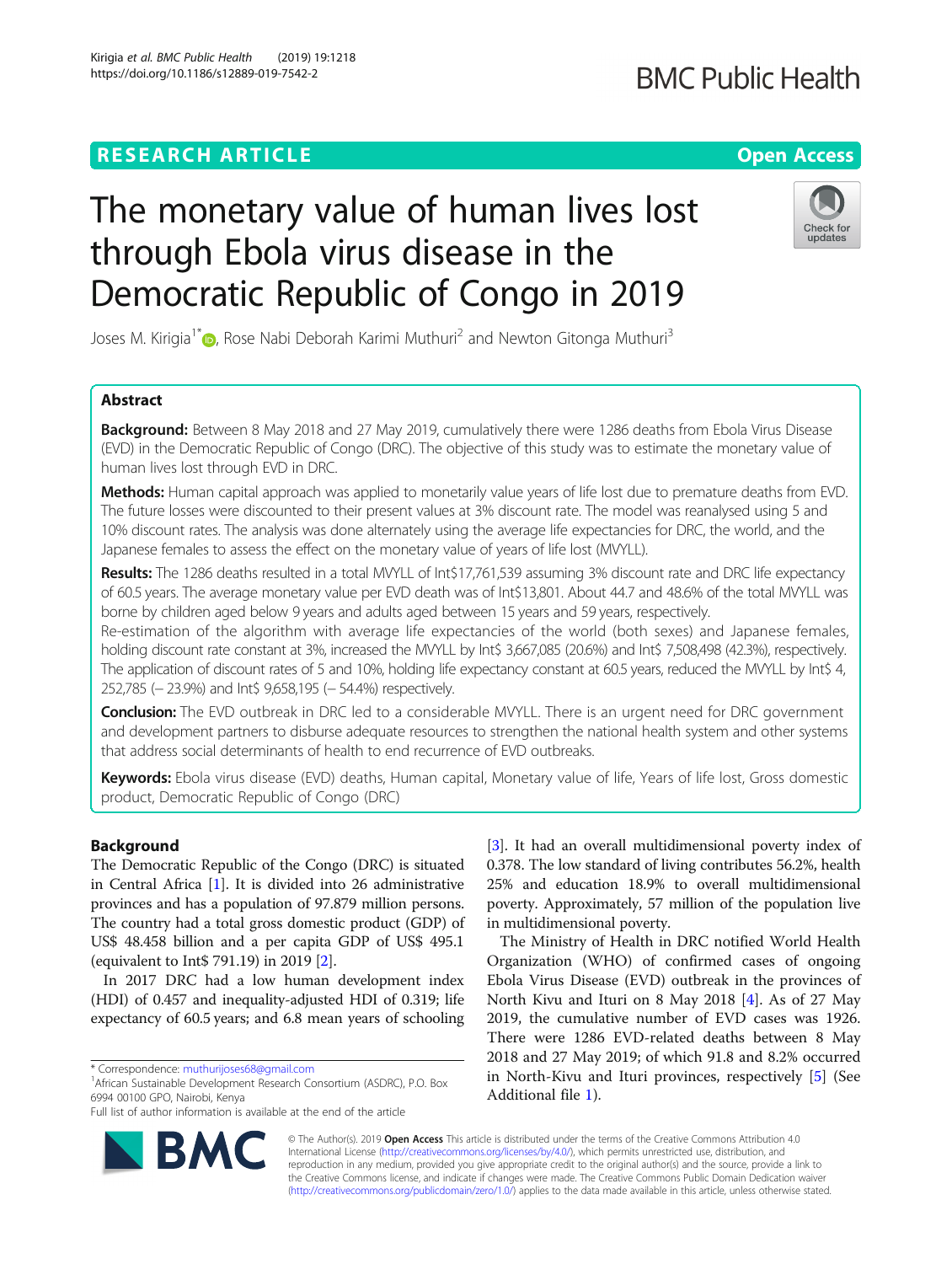The recurrent EVD epidemics could be attributed partially to underinvestment in the national health system and other systems that address social determinants of health [\[6](#page-8-0)]. For instance, the current health expenditure (CHE) per capita was US\$21 in 2016; which was below the US\$74 to US\$ 198 total cost per person needed to reach health system targets for the attainment of SDG3 [[7\]](#page-8-0). It was made up of domestic general government health expenditure (GGHE-D) per capita of US\$3; domestic private health expenditure (PVT-D) per capita of US\$9; and external health expenditure (EXT) per capita of US\$9. The DRC out-of-pocket expenditure (OOPS) per capita of US\$8 was 88.9% of PVT-D and 38.1% of CHE [\[8](#page-8-0)]. According to the WHO World Health Report 2010 [\[9](#page-8-0)], when OOPs are above 15–20% of CHE, the incidence of financial catastrophe and impoverishment increases substantially.

The DRC universal health coverage (UHC) service index was 40% in 2015 [[6\]](#page-8-0); implying essential health services coverage gap of 60%. The tracer indicators of the essential health services include reproduction, maternal, newborn and child health (family planning, pregnancy and delivery care, child immunization and treatment); infectious diseases (TB treatment, HIV treatment, malaria prevention, water and sanitation); noncommunicable diseases (treatment of cardiovascular diseases, management of diabetes, cervical cancer screening, tobacco control); and services capacity and access (hospital access, health worker density, essential medicines and health security) [[6\]](#page-8-0). There is a need for sustained evidence-based advocacy for the DRC government, private sector, and external partners to increase their investments in the building of resilient national health system to attain universal coverage of essential health services.

Some of the evidence needed for advocacy is the monetary value of lives lost from a disease such as EVD. A few studies have estimated the economic burden of EVD. For example, Bartsch, Gorham and Lee estimated the cost of an EVD case in Guinea, Liberia and Sierra Leone [\[10](#page-8-0)]. Kirigia et al estimated the future productivity losses associated with EVD deaths in Guinea, Liberia, Mali, Nigeria and Sierra Leone [[11\]](#page-8-0). Kastelic et al estimated the socio-economic impacts of Ebola in Sierra Leone [[12\]](#page-8-0). Bowles et al estimated the extent to which economic activity declined and jobs disappeared in Liberia during the outbreak [[13\]](#page-8-0). Thomas, Smith and Ferreira provided an update of the macro-economic impact of Ebola on sub-Saharan Africa in 2015 [\[14](#page-8-0)]. There is a dearth of similar economic evidence on the EVD epidemic in DRC.

Thus, the aim of this study is to contribute towards bridging that knowledge gap. The specific objective was to estimate the monetary value of human lives lost from EVD in DRC.

# **Methods**

### Human capital approach framework

This study employed human capital approach (HCA) to monetarily value potential years of life lost (PYLL) due to premature mortality caused by the EVD in the DRC between 8 May 2018 and 27 May 2019. Culyer [[15](#page-8-0)] defines human capital as the stock of human skills (determined by basic ability, educational attainment and health status) embodied in an individual; which is measured as the present value of expected earnings over a period of time [\[15\]](#page-8-0).

Death extinguishes expected flow of productive capability in future years. Assuming per capita GDP is a proxy of individual person's rate of remuneration, the productivity forgone by society because of premature mortality from EVD is the sum of the discounted stream of potential earnings that could have accrued over the potential years of life lost (PYLL) [[16](#page-8-0)]. According to Gardner and Sanborn [\[17](#page-8-0)]. PYLL is a measure of the average time a person would have lived had (s)he not died prematurely, i.e. DRC life expectancy at death minus age group's average age at death.

Thus, potential economic losses to society were estimated using PYLL, a cut-off point at the DRC life expectancy at birth of 60.5 years, 3% discount rate, number of EVD deaths at various age groups, and non-health per capita GDP (per capita GDP minus total current health expenditure). Only the PYLL above the DRC minimum working age for admission to work of 15 years was monetarily valued for age groups  $1-4$  years,  $5-9$  years and  $10-14$  years  $[18]$  $[18]$ .

The analytical framework formulated below was adapted from the frameworks applied in estimating the indirect costs of maternal deaths in 2010 [\[19\]](#page-8-0), maternal deaths in 2013 [\[20\]](#page-8-0), child mortality [\[21\]](#page-8-0), neglected tropical diseases deaths [\[22\]](#page-8-0), tuberculosis [[23](#page-8-0)] and non-communicable disease deaths [[24](#page-8-0)] in the WHO African Region, and Ebola Virus Disease in West Africa [\[11\]](#page-8-0). As recommended first by Weisbrod  $[25]$ , and subsequently, by WHO  $[26]$  $[26]$  $[26]$ we deducted current health expenditure from gross productivity to obtain net productivity.

The monetary value of potential PYLL lost (MVYLL) due to EVD deaths in DRC is the sum of the potential nonhealth GDP lost among those aged 1–4  $(MVYLL_{1-4})$ , those aged 5–9 ( $MVYLL_{5-9}$ ), those aged 10–14 ( $MVYLL_{10}$  $_{-14}$ ), those aged 15–19 (*MVYLL*<sub>15 – 19</sub>), those aged 20–24  $(MVYLL_{20-24})$ , those aged 25–29  $(MVYLL_{25-29})$ , those aged 30–34 ( $MVYL_{30-34}$ ), those aged 35–39 ( $MVYLL_{35-}$ 39), those aged 40–44 ( $MVYLL_{40-44}$ ), those aged 45–49  $(MVYLL_{45-49})$ , those aged 50–54  $(MVYLL_{50-54})$ , those aged 55–59 ( $MVYLL_{55-59}$ ), those aged 60–64 ( $MVYLL_{60-7}$ 64), those aged 65–69 ( $MVYLL_{65-69}$ ), those aged 70–74  $(MVYLL_{70-74})$ , those aged 75–79  $(MVYLL_{75-79})$ , those aged 80–84 ( $MVTLL_{80-84}$ ), those aged 85–89 ( $MVTLL_{85-84}$ )  $_{89}$ ), those aged 90−94 (*MVYLL*<sub>90−94</sub>), and those aged 95 years and above  $(MVYLL_{\geq 95})$ .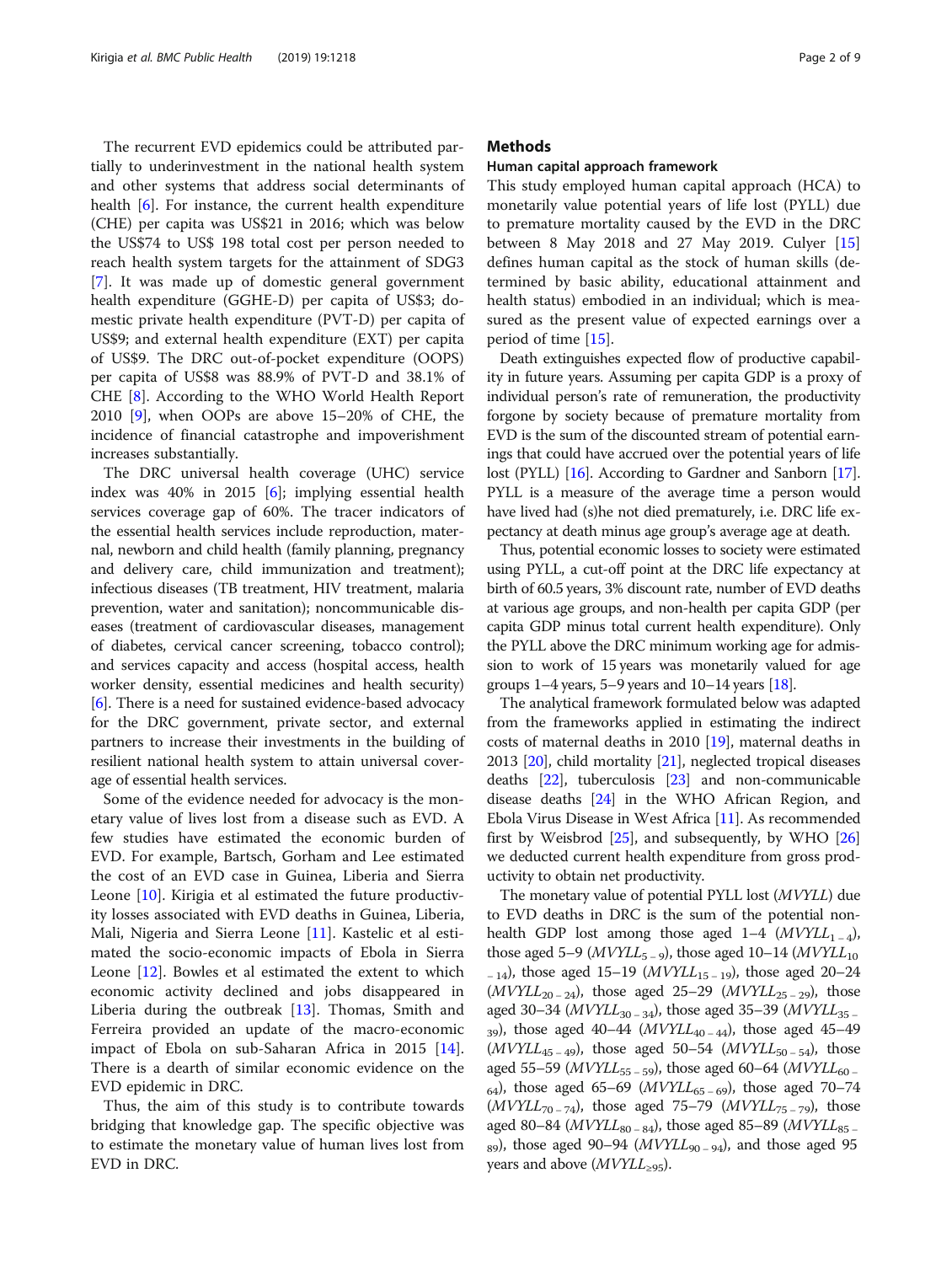<span id="page-2-0"></span>The MVYLL among persons of a specific age group is the product of the total discounted years of life lost, per capita non-health GDP in purchasing power parity (NHGPC $_{\text{Int}}$ s) and the total number of EVD deaths (EVDD) for age group [\[11](#page-8-0), [19](#page-8-0)–[24\]](#page-8-0). The DRC's discounted total non-health GDP loss attributable to EVD deaths (MVYLL<sub>DRC</sub>) was estimated using the eqs. (1) and (2) below [[11\]](#page-8-0) (see Additional file [2](#page-7-0) for details).

$$
MVYLL_{DRC} = (MVYLL_{1-4} + MVYLL_{5-9} + MVYLL_{10-14} + MVYLL_{15-19} + MVYLL_{20-24} + MVYLL_{25-29} +...+MVYLL_{295})
$$

$$
MVYLL_{i} = \sum_{t=1}^{n} \left\{ \left[ 1/(1+r)^{t} \right] \times \left[ NHGPC_{Int} \right] \right\}
$$

$$
\times \left[ EVDD_{i} \right] = \left\{ \left[ 1/(1+r)^{1} \right] \times \left[ NHGPC_{Int} \right] \right\}
$$

$$
\times \left[ EVDD_{i} \right] + \left\{ \left[ 1/(1+r)^{2} \right] \times \left[ NHGPC_{Int} \right] \right\}
$$

$$
\times \left[ EVDD_{i} \right] + ... + \left\{ \left[ 1/(1+r)^{n} \right] \times \left[ NHGPC_{Int} \right] \right\}
$$

$$
\times \left[ EVDD_{i} \right] \}
$$

$$
(2)
$$

Where:  $1/(1 + r)^t$  is the discount factor that converts future GDP losses into today's dollars;  $r$  is an interest rate that measures the opportunity cost of lost earnings, i.e. 3% in this study;  $\sum_{t=1}^{n}$  is the summation from year to  $u$ ; t is the final year to  $n$ ; t is the first year of life lost, and  $n$  is the final year of the total number of years of life lost per EVD death within an age group, which is obtained by subtracting the age groups average age at death (GAAD) for EVDrelated causes from the DRC average life expectancy at birth;  $NHGPC<sub>Int</sub>$  is per capita non-health GDP in purchasing power parity (PPP), which is obtained by subtracting per capita current health expenditure (PCCHE) from GDP per capita (GDPPC<sub>Int</sub>s); EVDD<sub>i</sub> is the number of EVD deaths occurring in age group i, where  $i = 1$ correspond to the age group  $1-4$  years,  $i = 2$  to the age group 5–9 years,  $i = 3$  to the age group 10–14 years,  $i = 4$ to the age group  $15-19$  years,  $i = 5$  to the age group  $20-$ 24 years,  $i = 6$  to the age group 25–29 years,  $i = 7$  to the age group  $30-34$  years,  $i = 8$  to the age group  $35-39$ years,  $i = 9$  to the age group 40–44 years,  $i = 10$  to the age group  $45-49$  years,  $i = 11$  to the age group  $54-54$ years,  $i = 12$  to the age group of 55–59 years,  $i = 13$  to the age group  $60-64$  years,  $i = 13$  to the age group  $65-$ 69 years,  $i = 14$  to the age group 70–74 years,  $i = 15$  to the age group  $70-74$  years,  $i = 16$  to the age group  $75-$ 79 years,  $i = 17$  to the age group 80–84 years,  $i = 18$  to the age group 85–89 years,  $i = 19$  to the age group 90–

## Sensitivity analysis

Sensitivity analysis is a procedure of assessing the robustness of monetary valuation of years of life lost by considering the effects of uncertainty [\[15,](#page-8-0) [27\]](#page-8-0). In this study, there was uncertainty about the life expectancy at birth and discount rate used. Thus, the algorithm was estimated assuming DRC life expectancy of 60.5 years, the global average life expectancy of 72 years, and Japan female life expectancy of 87 years (the longest in the world) [\[6\]](#page-8-0). The algorithm was also re-estimated assuming discount rates of 3, 5 and 10%. The results can be deemed robust if the conclusions remain unchanged [\[28](#page-8-0), [29](#page-8-0)].

## Data sources

 $(1)$ 

The 1286 EVD-related deaths that occurred between 8 May 2018 and 27 May 2019 were obtained from the DRC Ministry of Health [[5](#page-8-0)]. The distribution of EVD deaths by each of the 20 age groups was estimated using data from the Institute for Health Metrics and Evaluation (IHME) global burden of disease study 2017 database [\[30\]](#page-8-0). The DRC life expectancy at birth, Japan female life expectancy, and global average life expectancy were obtained from World Health Statistics 2019 [[6\]](#page-8-0). The current health expenditure per capita of 34 International Dollars (Int\$) or Purchasing Power Parity was obtained from the WHO Global Health Expenditure Database [\[8](#page-8-0)]. The GDP of Int\$791.19 per capita for DRC in 2019 was gotten from IMF World Outlook database [\[2](#page-8-0)]. The equations were estimated using Excel Software, Microsoft Corporation, New York.

#### Data analysis

The economic model was estimated in 8 steps using Excel Software (Microsoft Corporation, New York):

# Step 1: Development of analysis algorithm on Excel software

The equations developed in the HCA analytical framework above were built into a spreadsheet.

# Step 2: Extraction of EVD mortality data

The data on the total number of EVD deaths between 8 May 2018 and 27 May 2019 was extracted from the DRC Ministry of Health website [[5\]](#page-8-0).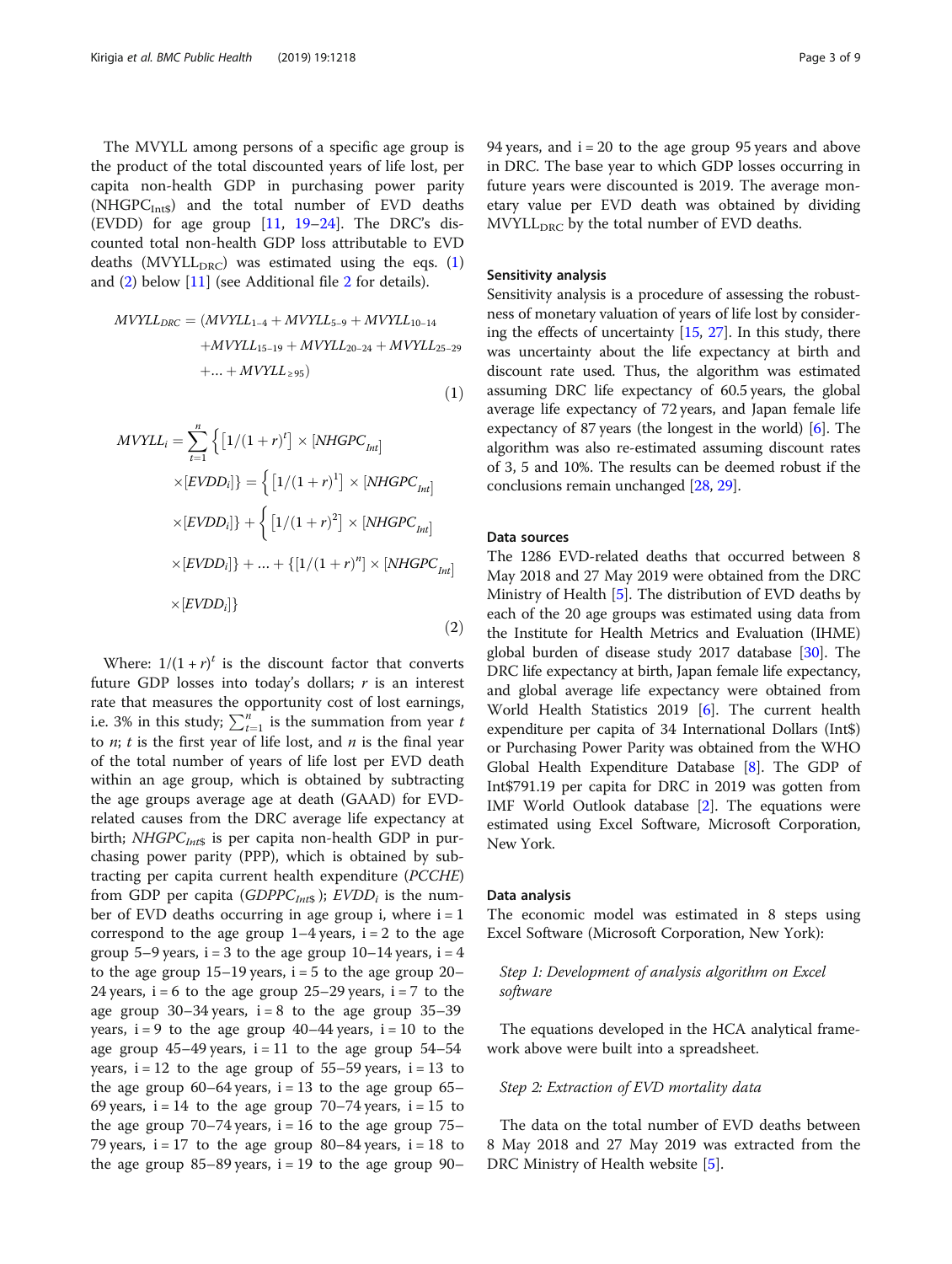Step 3: Distribution of EVD deaths from step 2 across the 20 age groups

The number of EVD deaths by each of the 20 age groups was obtained by multiplying total number of EVD deaths [[5](#page-8-0)] and relevant proportion [[30](#page-8-0)] (See Additional file [3](#page-7-0)). For example, the since the total number of EVD deaths was 1286 and the proportion for age group 1–4 years was 0.22857, the number of deaths in age group 1–4 years equals 1286 multiplied by 0.22857, i.e. 294.

# Step 4: Estimation of undiscounted potential productive years of life lost

The DRC life expectancy at birth of 60.5 years, global average life expectancy of 72 years, and Japan female life expectancy of 87.1 years (i.e. the highest in the world) were obtained from Annex 1 (part 1) of the World Health Statistics 2019 report [[6](#page-8-0)]. Assuming DRC life expectancy of 60.5 years  $[6]$  $[6]$ , the i<sup>th</sup> age group undiscounted potential years of life lost (PYLL) from EVD equals average life expectancy at birth for DRC minus the average age at death for  $i<sup>th</sup>$  age group, where  $i = 1,2$ , 3,…,20. For example, the PYLL for a death in age group 15–19 equals 43.5 years, i.e. [60.5 – ((15 + 19)/2)]. The undiscounted PYLL for the 20 age groups are contained in Additional file [4.](#page-7-0)

The undiscounted PYLLs in Additional file [5](#page-7-0) were calculated, in a similar manner, assuming the world and the Japan female life expectancies. The PYLL cannot be negative. Thus, for age groups with average age at death greater than DRC life average life expectancy of 60.5 years, their PYLL are assumed to be equal to zero [[31\]](#page-8-0).

# Step 5: Discounting of potentially productive YLL

The potentially productive YLLs estimated in Step 4 were discounted at a rate (r) of 3% using the following formula:  $1/(1+r)^t$ , i.e. the discount factor formula. For example, the first year of life lost would be discounted as follows:  $[1 \times 1/(1 + 0.03)^{1} = 0.97087$ . The discounted (or present value) for the second YLL would be [1 x [1/  $(1 + 0.03)^2$  = 0.942596; for third YLL would be [1 x  $[1/(1 + 0.03)^3] = 0.915142$ ; and for the n<sup>th</sup> YLL (e.g. for a premature death in age group 15–19) would be [1 x  $[1/(1 + 0.03)^{43.5}] = 0.276427$ . Thus, present value of the total years of life lost  $(PVYLL_i)$  from one death in a given  $i<sup>th</sup>$  age group equals the sum of the discount factors multiplied by each undiscounted YLL, i.e.

$$
PVYLL_i = \sum_{t=1}^{t=n} YLL_i \times \left[ \frac{1}{(1+r)^n} \right].
$$
  
The meanings of *t*, *n* and *r* are as defined earlier under

eq.  $(2)$ . Additional file [6](#page-7-0) contains the discounted PYLL

from EVD, for all the 20 age groups, assuming DRC life expectancy and 3% discount rate. The discounted potentially productive YLLs in Additional file [7](#page-7-0) were calculated, in a similar way, assuming the world and the Japan female life expectancies and a 3% discount rate.

# Step 6: Estimation of non-health GDP per capita  $(NHGPC<sub>Int$</sub>)$

The data on GDP per capita of Int\$791.19 was obtained from the IMF World Outlook Database [\[2](#page-8-0)]; and current health expenditure per capita of Int\$34 from WHO Global Health Expenditure Database  $[8]$  $[8]$ . The NHGPC<sub>Int\$</sub> was the difference between GDP per capita and current health expenditure per capita for DRC, i.e. Int\$791.19 – Int\$34 = Int\$757.19 per person.

# Step 7: Calculation of MVYLL per age group

The algorithm developed in Step 1 was estimated assuming the DRC life expectancy at birth and 3% discount rate. The information on number of deaths by age group in Additional file [3](#page-7-0); discounted potential years of life lost from EVD assuming DRC life expectancy in Additional file [6](#page-7-0); and non-health GDP per capita for DRC were used in calculation of MVYLL for each age group.

For example, MVYLL for 1–4 years' age group was the product of non-health GDP per capita (Int\$757.19), discounted years of life lost per death in the age group (25.02470783) and number of EVD deaths in the age group (294). Therefore,  $MVTLL_{1-4}$  = 757.19  $\times$  25.02470783  $\times$ 294 = Int\$ 5,570,847. The MVYLL for the other age groups was calculated in a similar manner.

# Step 8: Conduct of sensitivity analysis Step 8.1: Sensitivity to discount rate

Equations [\(1\)](#page-2-0) to (20) were re-estimated with 5% (see Additional file [8\)](#page-7-0) and 10% (see Additional file [9](#page-7-0)) discount rates to measure the sensitivity of the monetary value of years of life lost. For example, at the DRC life expectancy and 5% discount rate, the MVYLL<sub>1–4</sub> = 757.19  $\times$ 17.98101571 × 294 = Int\$4,002,823. At the world life expectancy and 5% discount rate, the MVYLL<sub>1–4</sub> = 757.19 × 18.8195417 × 294 = Int\$4,189,491. At the Japanese Female life expectancy and 5% discount rate, the  $MVYLL_{1-}$  $_{4}$  = 757.19  $\times$  19.43217937  $\times$  294 = Int\$ 4,325,872.

At the DRC life expectancy and 10% discount rate, the  $MVTLL_{1-4}$  = 757.19 × 9.886618082 × 294 = Int\$ 2,200, 898. At the world life expectancy and 10% discount rate, the MVYLL<sub>1–4</sub> = 757.19  $\times$  9.96026033  $\times$  294 = Int\$2,217, 292. At the Japanese Female life expectancy and 10% discount rate, the MVYLL<sub>1–4</sub> = 757.19 × 9.990486639 × 294 = Int\$2,224,021. The sensitivity analysis of MVYLL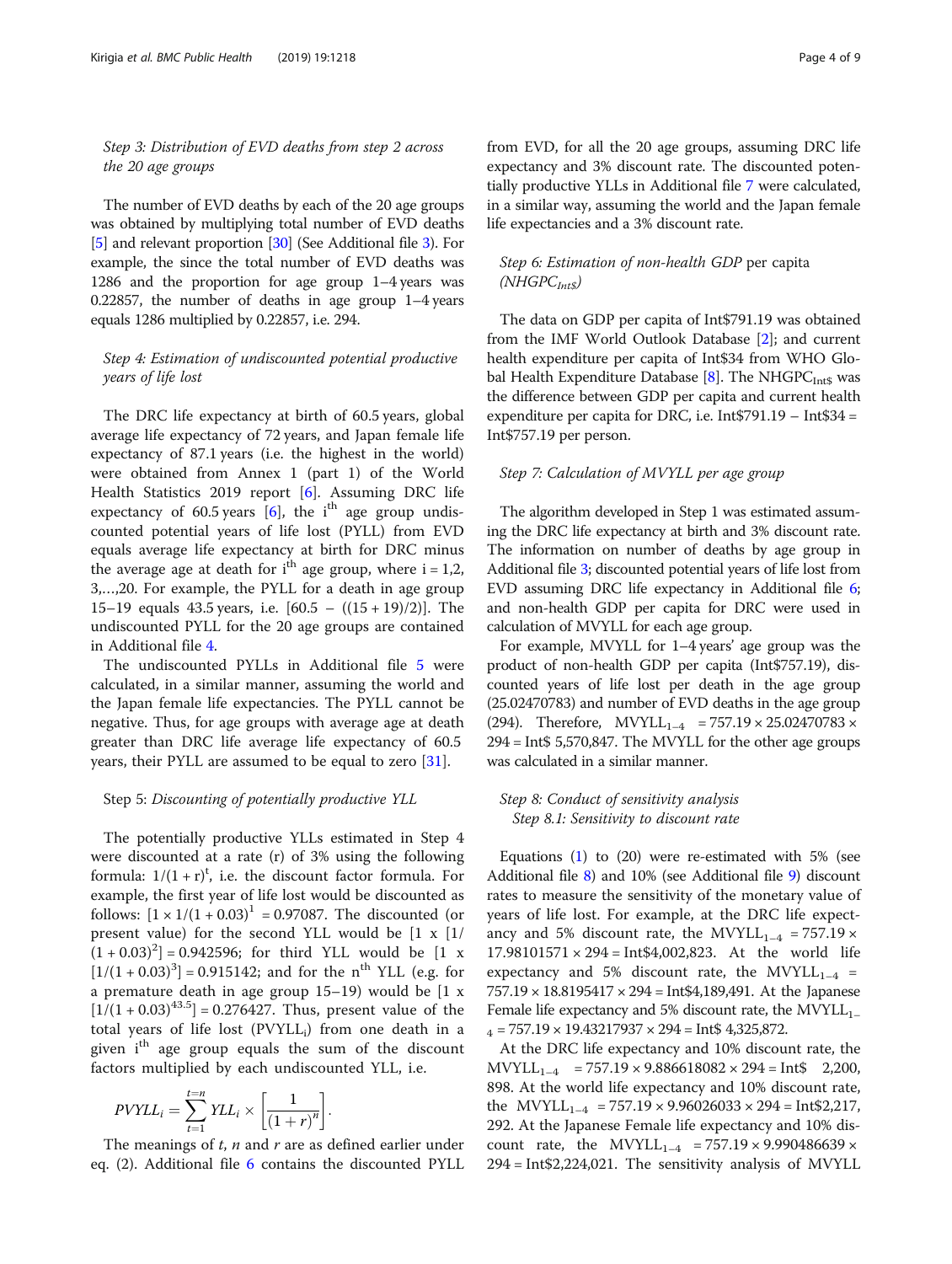to changes in discount rates for the other age groups was calculated in the same way.

# Step 8.2: Sensitivity to life expectancy

In order to determine the impact of life expectancy on MVYLL estimates, the equations were re-estimated alternately assuming the world life expectancy of 72 years (Additional file [7](#page-7-0)) and the Japanese female life expectancy of 87 years (which is the highest in the world) (Additional file [7](#page-7-0)). At the world life expectancy of 72 years and 3% discount rate, the MVYLL<sub>1–4</sub> = 757.19  $\times$  $27.33100549 \times 294 = \text{Int}\$6,084,261$ . At the Japanese Female life expectancy of 87 years and 3% discount rate, the MVYLL<sub>1–4</sub> = 757.19  $\times$  29.4806675  $\times$  294 = Int\$ 6,562, 805. The sensitivity analysis of MVYLL to changes in life expectancy for the other age groups was estimated in the same manner.

# Results

Table 1 provides a breakdown of the monetary value of potential years of life lost from Ebola Virus Disease in DRC discounted at a 3% rate. The 1286 deaths resulted in total MVYLL of Int\$17,761,539; Int\$21,428,624; and Int\$25,270,037 assuming DRC life expectancy of 60.5 years, the average global life expectancy of 72 years and Japan female life expectancy of 87 years, respectively. The average MVYLL assuming DRC, global and Japan female life expectancies was Int\$13,801, Int\$16,650 and Int\$19,635 per death, respectively.

Out of the Int\$17,761,539, about 31.4% occurred among 1–4-year-old; 13.3% among 5–9-year-old; 6.7% among 10–14-year-old; 4.7% among 15–19-year-old; 3.7% among 20–24-year-old; 3.2% among 25–29-year-old; 2.9% among 30–34-year-old; 27.9% among 35–39-year-old; 2.3% among 40–44-year-old; 1.9% among 45–49-year-old; 1.4% among 50–54-year-old; and 0.6% among 55–59-year-old. Thus, 48.6% of the MVYLL occurred among adults aged between 15 years and 59 years; which is the most productive age bracket.

Use of the Japanese female life expectancy at birth of 87 years, holding discount rate constant at 3%, increased the MVYLL by Int\$ 7,508,498 (42.3%). Utilization of the average global life expectancy at birth of 72 years, holding discount rate constant at 3%, increased the MVYLL by Int\$ 3,667,085 (20.6%).

Table [2](#page-5-0) presents an age-group break-down of MVYLL from EVD discounted at a 5% rate. The application of

Table 1 Monetary value of years of life lost from Ebola Virus Disease in DRC discounted at 3% (2019 Int\$ or PPP)

| Age<br>Group | MVYLL assuming DRC average life<br>expectancy & 3% discount rate | MVYLL assuming global average life<br>expectancy of 72 years & 3% discount rate <sup>2</sup> | MVYLL assuming Japan female life<br>expectancy of 87 years & 3% discount rate <sup>3</sup> |
|--------------|------------------------------------------------------------------|----------------------------------------------------------------------------------------------|--------------------------------------------------------------------------------------------|
| $1 - 4$      | 5,570,847                                                        | 6,084,261                                                                                    | 6,562,805                                                                                  |
| $5 - 9$      | 2,368,557                                                        | 2,586,846                                                                                    | 2,790,308                                                                                  |
| $10 - 14$    | 1,193,753                                                        | 1,303,770                                                                                    | 1,406,315                                                                                  |
| $15 - 19$    | 826,429                                                          | 912,300                                                                                      | 992,338                                                                                    |
| $20 - 24$    | 656,266                                                          | 740,328                                                                                      | 818,681                                                                                    |
| $25 - 29$    | 560,029                                                          | 649,786                                                                                      | 733,448                                                                                    |
| $30 - 34$    | 508,526                                                          | 612,580                                                                                      | 709,567                                                                                    |
| $35 - 39$    | 4,962,665                                                        | 6,296,454                                                                                    | 7,539,658                                                                                  |
| $40 - 44$    | 412,142                                                          | 563,968                                                                                      | 705,482                                                                                    |
| $45 - 49$    | 342,131                                                          | 527,402                                                                                      | 700,091                                                                                    |
| $50 - 54$    | 247,614                                                          | 473,133                                                                                      | 683,336                                                                                    |
| $55 - 59$    | 112,582                                                          | 361,571                                                                                      | 593,650                                                                                    |
| $60 - 64$    | $\overline{0}$                                                   | 226,064                                                                                      | 461,477                                                                                    |
| $65 - 69$    | $\mathbf 0$                                                      | 90,160                                                                                       | 292,892                                                                                    |
| $70 - 74$    | $\overline{0}$                                                   | 0                                                                                            | 171,746                                                                                    |
| $75 - 79$    | $\mathbf{0}$                                                     | 0                                                                                            | 83,967                                                                                     |
| $80 - 84$    | $\mathbf 0$                                                      | 0                                                                                            | 24,274                                                                                     |
| $85 - 89$    | $\circ$                                                          | 0                                                                                            | $\mathbf 0$                                                                                |
| $90 - 94$    | $\circ$                                                          | 0                                                                                            | $\circ$                                                                                    |
| $95+$        | 0                                                                | $\mathbf 0$                                                                                  | $\mathbf 0$                                                                                |
| <b>TOTAL</b> | 17,761,539                                                       | 21,428,624                                                                                   | 25,270,037                                                                                 |

<sup>1</sup>DRC life expectancy and 3% discount rate; <sup>2</sup>Global average life expectancy of 87 years and 3% discount rate; <sup>3</sup>Japan female life expectancy of 87 years and 3% discount rate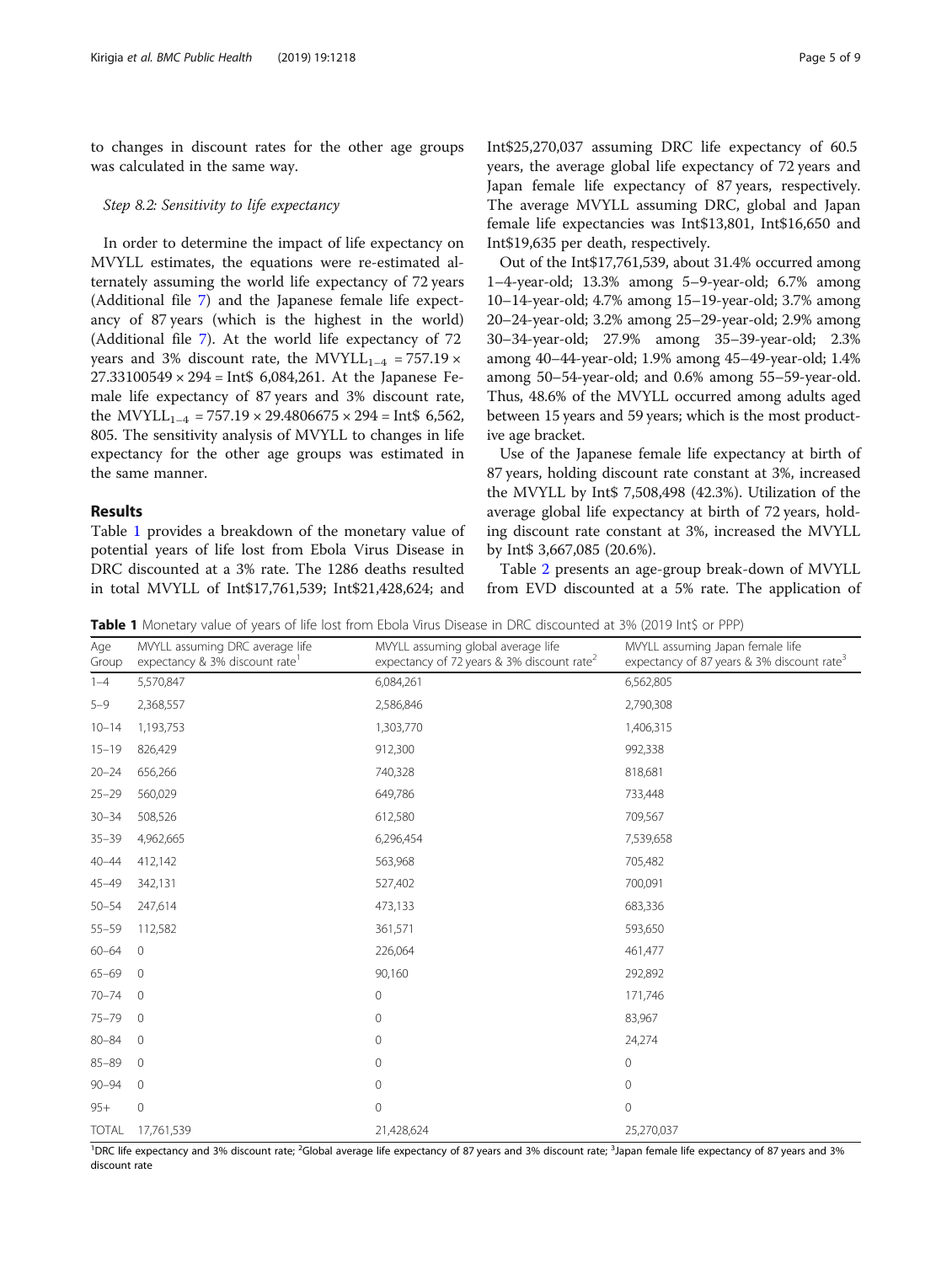<span id="page-5-0"></span>

| Age<br>Group | MVYLL assuming DRC life expectancy 60.5<br>years & 5% discount rate <sup>1</sup> | MVYLL assuming global average life<br>expectancy of 72 years & 5% discount rate <sup>2</sup> | MVYLL assuming japan female life<br>expectancy of 87 years & 5% discount rate <sup>3</sup> |
|--------------|----------------------------------------------------------------------------------|----------------------------------------------------------------------------------------------|--------------------------------------------------------------------------------------------|
| $1 - 4$      | 4,002,823                                                                        | 4,189,491                                                                                    | 4,325,872                                                                                  |
| $5 - 9$      | 1,701,881                                                                        | 1,781,246                                                                                    | 1,839,231                                                                                  |
| $10 - 14$    | 857,748                                                                          | 897,748                                                                                      | 926,973                                                                                    |
| $15 - 19$    | 601,833                                                                          | 634,909                                                                                      | 659,074                                                                                    |
| $20 - 24$    | 489,635                                                                          | 525,282                                                                                      | 551,326                                                                                    |
| $25 - 29$    | 429,139                                                                          | 471,042                                                                                      | 501,657                                                                                    |
| $30 - 34$    | 401,263                                                                          | 454,744                                                                                      | 493,818                                                                                    |
| $35 - 39$    | 4,043,451                                                                        | 4,798,172                                                                                    | 5,349,580                                                                                  |
| $40 - 44$    | 347,734                                                                          | 442,315                                                                                      | 511,417                                                                                    |
| $45 - 49$    | 299,806                                                                          | 426,872                                                                                      | 519,708                                                                                    |
| $50 - 54$    | 226,043                                                                          | 396,323                                                                                      | 520,732                                                                                    |
| $55 - 59$    | 107,398                                                                          | 314,375                                                                                      | 465,595                                                                                    |
| $60 - 64$    | $\mathbf{0}$                                                                     | 204,639                                                                                      | 373,513                                                                                    |
| $65 - 69$    | $\mathbf 0$                                                                      | 85,234                                                                                       | 245,343                                                                                    |
| $70 - 74$    | $\mathbf{0}$                                                                     | $\mathbf 0$                                                                                  | 149,328                                                                                    |
| $75 - 79$    | $\mathbf 0$                                                                      | $\mathbf 0$                                                                                  | 76,009                                                                                     |
| $80 - 84$    | $\mathbf{0}$                                                                     | $\mathbf 0$                                                                                  | 22,948                                                                                     |
| $85 - 89$    | $\mathbf 0$                                                                      | $\mathbf 0$                                                                                  | 0                                                                                          |
| $90 - 94$    | $\mathbf{0}$                                                                     | $\mathbf 0$                                                                                  | $\mathbf 0$                                                                                |
| $95+$        | $\mathbf{0}$                                                                     | $\mathbf 0$                                                                                  | $\mathbf 0$                                                                                |
| <b>TOTAL</b> | 13,508,754                                                                       | 15,622,391                                                                                   | 17,532,122                                                                                 |

<sup>1</sup>DRC life expectancy 60.5 years and 5% discount rate; <sup>2</sup>Global average life expectancy of 72 years and 5% discount rate; <sup>3</sup>Japan female life expectancy of 87 years and 5% discount rate; minimum working age in DRC is 15 years, and thus, PYLL below 14 years were value at zero

5% discount rate holding life expectancy constant at 60.5 years, 72 years and 87 years reduced the MVYLL by Int\$ 4,252,785 (− 23.94%), Int\$ 5,806,233 (− 27.1%), and 7,737,915 (− 30.6%) respectively.

Table [3](#page-6-0) presents an age-group break-down of MVYLL from EVD discounted at a 10% rate. The application of 10% discount rate holding life expectancies constant at 60.5 years, 72 years and 87 years reduced the MVYLL by Int\$ 9,658,195 (−54.4%), Int\$ 12,537,911 (−58.5%), and Int\$ 15,792,925 (−62.5%) respectively.

# **Discussion**

This study has estimated the monetary value of human lives lost due to EVD outbreak between 8 May 2018 and 27 May 2019 in DRC. The 1286 EVD-related deaths resulted in total MVYLL of Int\$17,761,539; which translates to Int\$13,801 per death. The main drivers of MVYLL estimates were the life expectancy and discount rate used.

How does this MVYLL per EVD-related death in DRC compare to similar studies conducted in the past in other African countries? Kirigia et al [\[11\]](#page-8-0) estimated productivity loss per EVD death to be Int\$ 17,473 for Guinea, Int\$ 11,283 for Liberia, Int\$ 25,126 for Mali,

Int\$ 47,364 for Nigeria and Int\$ 14,633 for Sierra Leone. Thus, MVYLL per EVD death in DRC is lower than that of Guinea, Mali, Nigeria and Sierra Leone due to lower per capita GDP.

How does this MVYLL per EVD-related death compare to that of other diseases? Kirigia et al [\[19](#page-8-0)] estimated the African Region average grand total non-health GDP loss to be Int\$ 30,203 per maternal death; and Int\$ 16, 397 per maternal death in 2010 for low-income countries. Another study estimated the African Region lowincome countries discounted value of future non-health GDP loss due to maternal deaths in 2013 at Int\$19,822 per maternal death [[20\]](#page-8-0). Kirigia and Muthuri [[23](#page-8-0)] appraised the African Region average grand total nonhealth GDP loss to be Int\$66,872 per tuberculosis death; and Int\$21,513 per tuberculosis death in 2014 for lowincome countries. The expected future productivity loss per child death in the WHO African Region in 2013 was estimated to be Int\$50,494; and Int\$ 25,508 per child death for low-income countries [[21\]](#page-8-0). In 2015 the mean value of human life lost per NTD death in the African Continent was Int\$ 37,489; and Int\$ 37,489 per human life in low-income countries [\[22](#page-8-0)]. In 2012 the WHO African Region average grand total non-health GDP loss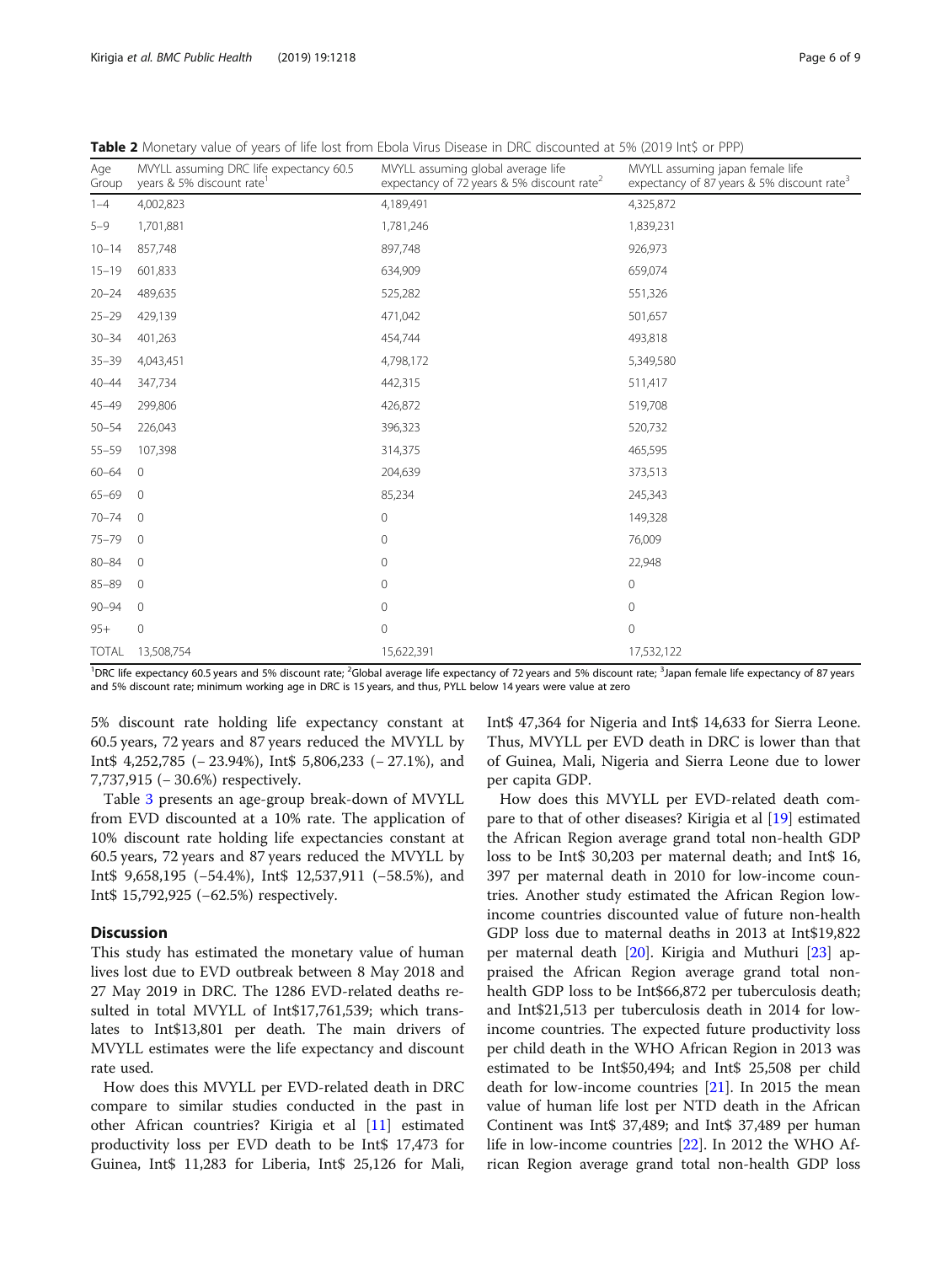| Age<br>Group | MVYLL assuming DRC life expectancy<br>& 10% discount rate | MVYLL assuming global average life expectancy<br>of 72 years & 10% discount rate <sup>3</sup> | MVYLL assuming Japan female life expectancy<br>of 87 years & 10% discount rate <sup>2</sup> |
|--------------|-----------------------------------------------------------|-----------------------------------------------------------------------------------------------|---------------------------------------------------------------------------------------------|
| $1 - 4$      | 2,200,898                                                 | 2,217,292                                                                                     | 2,224,021                                                                                   |
| $5 - 9$      | 935,756                                                   | 942,726                                                                                       | 945,587                                                                                     |
| $10 - 14$    | 471,621                                                   | 475,134                                                                                       | 476,576                                                                                     |
| $15 - 19$    | 335,593                                                   | 338,933                                                                                       | 340,304                                                                                     |
| $20 - 24$    | 280,739                                                   | 285,281                                                                                       | 287,145                                                                                     |
| $25 - 29$    | 254,643                                                   | 261,381                                                                                       | 264,146                                                                                     |
| $30 - 34$    | 248,310                                                   | 259,161                                                                                       | 263,615                                                                                     |
| $35 - 39$    | 2,632,822                                                 | 2,826,052                                                                                     | 2,905,363                                                                                   |
| $40 - 44$    | 240,686                                                   | 271,243                                                                                       | 283,785                                                                                     |
| 45-49        | 223,119                                                   | 274,922                                                                                       | 296,184                                                                                     |
| $50 - 54$    | 183,148                                                   | 270,748                                                                                       | 306,703                                                                                     |
| $55 - 59$    | 96,008                                                    | 230,370                                                                                       | 285,519                                                                                     |
| $60 - 64$    | $\overline{0}$                                            | 162,841                                                                                       | 240,557                                                                                     |
| $65 - 69$    | $\overline{0}$                                            | 74,629                                                                                        | 167,606                                                                                     |
| $70 - 74$    | $\overline{0}$                                            | -                                                                                             | 109,426                                                                                     |
| 75-79        | $\overline{0}$                                            |                                                                                               | 60,484                                                                                      |
| $80 - 84$    | $\overline{0}$                                            |                                                                                               | 20,092                                                                                      |
| $85 - 89$    | $\overline{0}$                                            |                                                                                               | $\mathbf 0$                                                                                 |
| $90 - 94$    | $\overline{0}$                                            |                                                                                               | 0                                                                                           |
| $95+$        | $\mathbf 0$                                               |                                                                                               | $\mathbf 0$                                                                                 |
|              |                                                           |                                                                                               |                                                                                             |

<span id="page-6-0"></span>Table 3 Monetary value of years of life lost from Ebola Virus Disease in DRC discounted at 10% (2019 Int\$ or PPP)

<sup>1</sup>DRC life expectancy 60.5 years and 10% discount rate; <sup>2</sup>Japan female life expectancy of 87 years & 10% discount rate; <sup>3</sup>Global average life expectancy of 72 years & 10% discount rate; minimum working age in DRC is 15 years, and thus, PYLL below 14 years were value at zero

TOTAL 8.103.344 8,890.713 9,477,112

was Int\$ 21,985 per NCD death; and Int\$ 9096 per NCD death for low-income countries [[24\]](#page-8-0). Therefore, the estimate of MVYLL per EVD death in DRC is lower than the indirect cost per maternal death, tuberculosis death, child death and NTD death in Africa. However, MVYLL per EVD death in DRC was larger than the indirect cost per NCD death in low-income countries in Africa. Given the virulent nature of EVD and its multi-sectoral negative consequences, concerted national, continental and global effort should be made to eradicate EVD in the DRC.

# Limitations of the study

The study reported in this paper has four main limitations. First, it omits the cost of productivity time lost among those diagnosed with EVD but do not die; health system costs, including vaccination, tracing cases, diagnostic tests, transport of health workers and patients (suspected and actual), plus building and operating treatment centres (including health workforce, medicines, medical devices); and intangible costs of pain, grief, mental anguish and social stigma to patients and family members [[32](#page-8-0)]. In addition, this study does not include the negative impact of fear and stigmatisation of EVD on various socioeconomic activities,

e.g. aviation, education (schooling), mining, tourism (hospitality), etc. [\[33](#page-8-0)–[35\]](#page-8-0).

Second, strictly applied the HCA would attach a zero monetary value on the years of life lost among the children below minimum working age of 15 years; unemployed adults; full-time homemakers; and retired people [[16,](#page-8-0) [36\]](#page-8-0). Even though their contribution does not feature in GDP calculations, the last three categories of people make an important non-monetized contribution to the society, and thus, we valued their YLL at the net non-health GDP per capita for DRC. With regard to deaths among children, only the YLL above the minimum working age of 15 years were valued.

Third, HCA is "..implicitly based upon the maximization of society's present and future production" (p. 556) [[36](#page-8-0)]. Maximization of economic production is not the only reason for combatting EVD. There are other reasons such as restoring patients to health so that they can flourish, enjoy leisure, and realize their inalienable right to health [\[37\]](#page-8-0). In addition, society desires to combat EVD to reduce (or alleviate) fear and anxiety in the population, and pave way for unimpeded international flow of goods and people.

Fourth, the HCA does not weigh the costs and benefits of alternative interventions into EVD [\[38](#page-8-0), [39\]](#page-8-0). Thus, its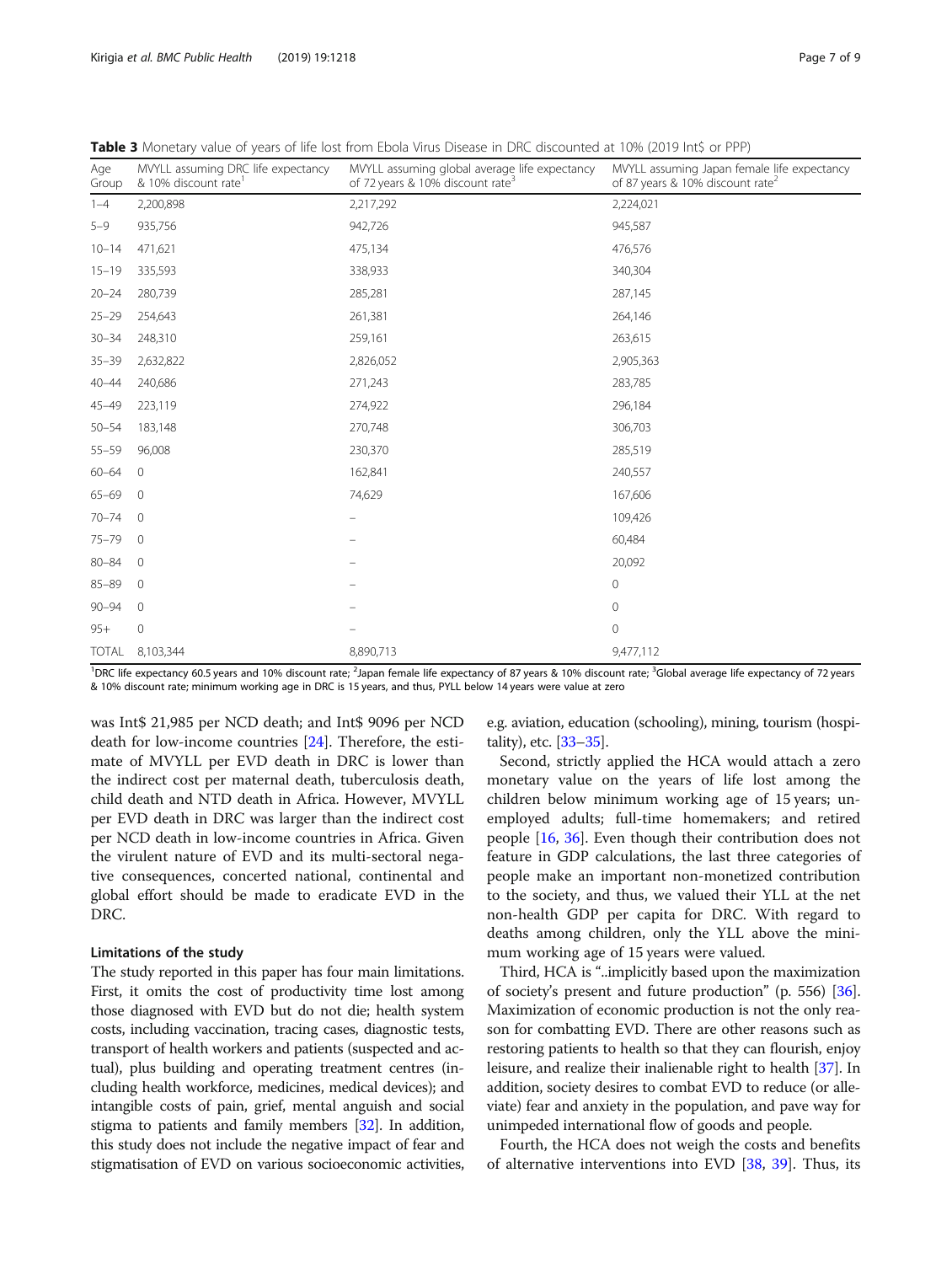<span id="page-7-0"></span>results should not be used as a basis for priority setting, but primarily for advocacy for increased investments into the national health system (including disease surveillance system) and other systems that address the social determinants of health.

# Conclusion

The ongoing EVD outbreak in the DRC has led to the substantive monetary value of years of life lost. Therefore, there is urgent need for DRC government and development partners to disburse adequate resources to strengthen national health system (including disease surveillance system) and other systems that address social determinants of health (education, water, sanitation, hygiene, cultural practices, physical security) to end recurrence of EVD outbreaks [\[40](#page-8-0)].

In addition, there is a necessity for conducting economic evaluations that identify, assess and compare the costs and consequences associated with alternative preventive and treatment interventions for EVD. Unlike, the evidence presented in this paper which is primarily for use in advocacy, economic evaluation evidence would guide priority-setting, decision-making and planning of prevention and control actions for combatting EVD.

# Additional files

[Additional file 1:](https://doi.org/10.1186/s12889-019-7542-2) Epidemiological situation of Ebola Virus Disease in DRC as at 27 May 2019. (DOCX 12 kb)

[Additional file 2:](https://doi.org/10.1186/s12889-019-7542-2) Equations used to estimate the DRC's discounted total non-health GDP loss attributable to EVD deaths (MVYLL<sub>DRC</sub>). (DOCX 91 kb)

[Additional file 3:](https://doi.org/10.1186/s12889-019-7542-2) Age distribution of EVD deaths in DRC. (DOCX 12 kb)

[Additional file 4](https://doi.org/10.1186/s12889-019-7542-2) Undiscounted potential years of life lost from EVD assuming DRC life expectancy. (DOCX 12 kb)

[Additional file 5:](https://doi.org/10.1186/s12889-019-7542-2) Undiscounted potential years of life lost from EVD assuming world's and Japanese Female life expectancies. (DOCX 13 kb)

[Additional file 6:](https://doi.org/10.1186/s12889-019-7542-2) Discounted potential years of life lost from EVD assuming DRC life expectancy and 3% discount rate. (DOCX 12 kb)

[Additional file 7:](https://doi.org/10.1186/s12889-019-7542-2) Discounted potential years of life lost from EVD assuming world's and Japan Female life expectancies and a 3% discount rate. (DOCX 13 kb)

[Additional file 8:](https://doi.org/10.1186/s12889-019-7542-2) Discounted potential years of life lost from EVD assuming the DRC, the world and Japanese female life expectancies and a 5% discount rate. (DOCX 13 kb)

[Additional file 9:](https://doi.org/10.1186/s12889-019-7542-2) Discounted potential years of life lost from EVD assuming the DRC, the World and the Japan female life expectancies and a 10% discount rate. (DOCX 13 kb)

#### Abbreviations

CHE: Current health expenditure; DRC: Democratic Republic of the Congo; EVD: Ebola Virus Disease; EVDD<sub>i</sub>: Number of Ebola Virus Disease deaths per i<sup>th</sup> age group; EXT: External health expenditure; GDP: Gross domestic product; GGHE-D: Domestic general government health expenditure; HCA: Human capital approach; IHME: Institute of Health Metrics and Evaluation; IMF: International Monetary Fund; Int\$: International Dollars or Purchasing Power Parity (PPP); MVYLL: Monetary value of years of life lost; MVYLL<sub>=></sub> 95: Monetary value of potential years of life lost among those aged 95 years and above;  $M_VYLL_{10-14}$ : Monetary value of potential years of life lost among those aged 10–14; MVYLL<sub>1–4</sub>: Monetary value of potential years of life lost among those aged 1–4;  $MWLL_{15-19}$ : Monetary value of potential years of life

lost among those aged 15–19; MVYLL<sub>20–24</sub>: Monetary value of potential years of life lost among those aged 20-24; MVYLL<sub>25-29</sub>: Monetary value of potential years of life lost among those aged 25–29; MVYLL $_{30-34}$ : Monetary value of potential years of life lost among those aged 30-34; MVYLL35-39: Monetary value of potential years of life lost among those aged 35-39;  $MWL_{40-44}$ : Monetary value of potential years of life lost among those aged 40–44; MVYLL<sub>45–49</sub>: Monetary value of potential years of life lost among those aged 45–49; MVYLL $_{50-54}$ : Monetary value of potential years of life lost among those aged 50–54; MVYLL<sub>55–59</sub>: Monetary value of potential years of life lost among those aged 55–59; MVYLL<sub>5–9</sub>: Monetary value of potential years of life lost among those aged 5-9; MVYLL<sub>60-64</sub>: Monetary value of potential years of life lost among those aged 60-64; MVYLL<sub>65-69</sub>: Monetary value of potential years of life lost among those aged 65–69; MVYLL $_{70}$ <sub>74</sub>: Monetary value of potential years of life lost among those aged 70-74; MVYLL<sub>75–79</sub>: Monetary value of potential years of life lost among those aged 75–79; MVYLL<sub>80–84</sub>: Monetary value of potential years of life lost among those aged 80–84; MVYLL<sub>85–89</sub>: Monetary value of potential years of life lost among those aged 85–89; MVYLL<sub>90–94</sub>: Monetary value of potential years of life lost among those aged 90–94; NCD: Non-communicable disease; NHGPC<sub>Ints</sub>: Per capita non-health GDP in purchasing power parity; NTD: Neglected tropical disease; OOPS: Out-of-pocket expenditure; PVT-D: Domestic private health expenditure; PYLL: Potential Years of Life Lost; r: Interest rate that measures the opportunity cost of lost earnings; SDG3: United Nations Sustainable Development Goal; UHC: Universal health coverage; US\$: United States Dollar; WHO: World Health Organization

#### Acknowledgements

We owe profound gratitude to Jehovah Jireh for meeting all our needs during the entire process of the study reported in this paper. We are grateful to Lenity Hones ty Kainyu Nkanata for immense moral support. The views expressed in this paper are solely those of the authors and should not be attributed to institutions they are affiliated to.

#### Authors' contributions

JMK and RDKM designed the study; downloaded the data on number of deaths from DRC Ministry of Health website, per capita GDP from IMF database, and current health expenditure per capita from WHO database; designed the economic model/algorithm on Excel software; and drafted the manuscript. NGM did the literature review and contributed in the drafting of discussion and conclusion sections. All the authors approved the final version of the paper.

#### Funding

None.

#### Availability of data and materials

All data generated or analysed during this study are included in this published article and its supplementary information files.

#### Ethics approval and consent to participate

Not applicable. No ethical clearance was required because the study relied completely on analysis of secondary data publicly available in the DRC Ministry of Health Website, WHO Global Health Expenditure database and IMF database.

#### Consent for publication

Not applicable.

#### Competing interests

The authors declare that they have no competing interests.

#### Author details

<sup>1</sup> African Sustainable Development Research Consortium (ASDRC), P.O. Box 6994 00100 GPO, Nairobi, Kenya. <sup>2</sup> Faculty of Health Sciences, University of Pretoria, Pretoria, South Africa. <sup>3</sup>School of Business, United States International University, Nairobi, Kenya.